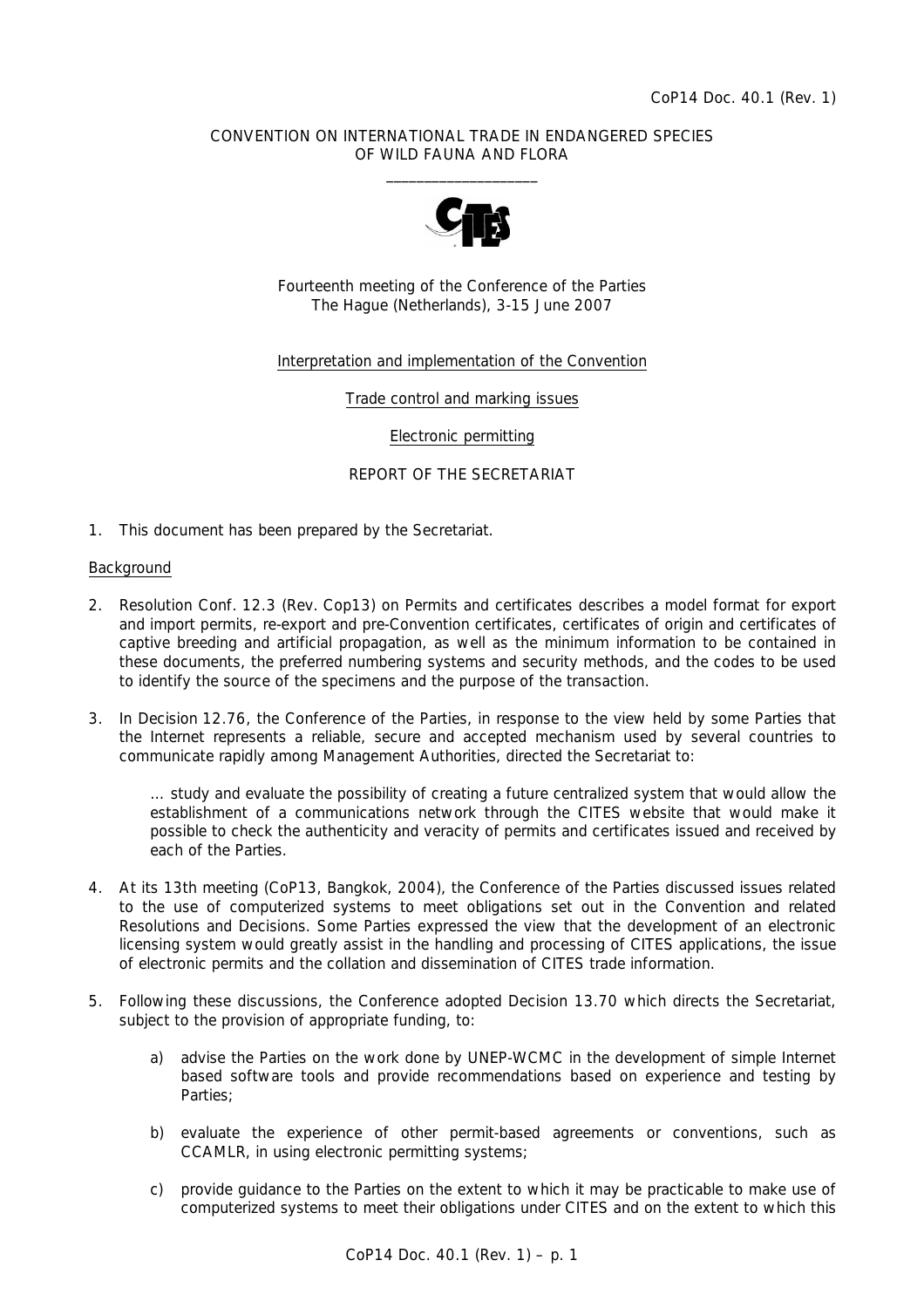*would be consistent with the obligations set out in the Convention and related Resolutions and Decisions of the Parties and subject to the direction of the Standing Committee; and* 

 *d) engage the World Customs Organization on data harmonization and how it relates to the implementation of CITES and report on their efforts at the 54th meeting of the Standing Committee.*

 The Secretariat is grateful to the United Kingdom of Great Britain and Northern Ireland for its financial support to the Secretariat to fulfil this Decision.

## Progress made in the implementation of Decisions 12.76 and 13.70

- 6. The use by Parties of computerized systems to meet CITES obligations has largely focused on the processing of document applications and the issuance of documents, and the compiling and submission of annual reports on trade. According to UNEP-WCMC, the majority of annual reports are now received in electronic format. The Conference of the Parties adopted a new biennial report format at CoP13, that was circulated to the Parties with Notification No. 2005/035 of 6 July 2005. There are plans to develop an interactive version of this format that will allow the electronic submission of the biennial reports using the CITES website and will provide simple tools for analysing their content.
- 7. The Secretariat undertook in 2006 a review of new information and communication technologies currently used by Parties and relevant organizations to create electronic permits or similar electronic trade documentation. In addition, the Secretariat reviewed new developments in Information and communication technologies related to international trade and transport.
- 8. It issued Notification to the Parties No. 2006/058 on 7 November 2006, requesting those Parties that have developed or are developing electronic permitting systems to advise it of the status of those systems. At the time of writing, responses had been received from Canada, Germany, Malta, Singapore, Spain, and the United Arab Emirates. The Secretariat also reviewed electronic permit issuance systems currently being used or under development in Brazil, Italy and Switzerland.
- 9. The Secretariat participated in a meeting of the Working Group of the Standing Committee on Information Technology and Electronic Systems, established at the 53rd meeting of the Standing Committee (Geneva, June-July 2005) in support of Decision 13.69. The meeting was held in Rome, Italy on 14 September 2006. At the request of the Working Group, the Secretariat sent a questionnaire on the use of electronic permitting systems to 30 Parties known or believed to be developing such systems.
- 10. The Secretariat has considered examples of best practice in the use of electronic technologies, and has reviewed the electronic document systems currently used by the Convention on the Conservation of Antarctic Marine Living Resources (CCAMLR) to regulate catches of *Dissostichus* spp., and by the International Air Transport Association (IATA) to facilitate air travel and transport (such as the use of electronic passenger ticketing by airlines and the development of electronic airway bills (e-AWB).
- 11. Discussions were held with UNEP-WCMC on the development of simple Internet-based software tools that can enhance the implementation of the Convention. However, these tools are still at an early stage of development, and funding will be required to create and test such tools.

Examples of electronic CITES permit issuance systems

l

12. The Brazilian electronic permit system offers traders access through the Web to their CITES permits and certificates. Using the system, traders are able to access information related to previous transactions, and enter information directly into certificates and permits. Verification by the Scientific Authority is done electronically and the Management Authority undertakes the final verification and printing. Information is compiled in a database and can use web services<sup>1</sup> to communicate with other

*<sup>1</sup> Web services are software systems designed to support interoperable machine to machine interaction over a network.*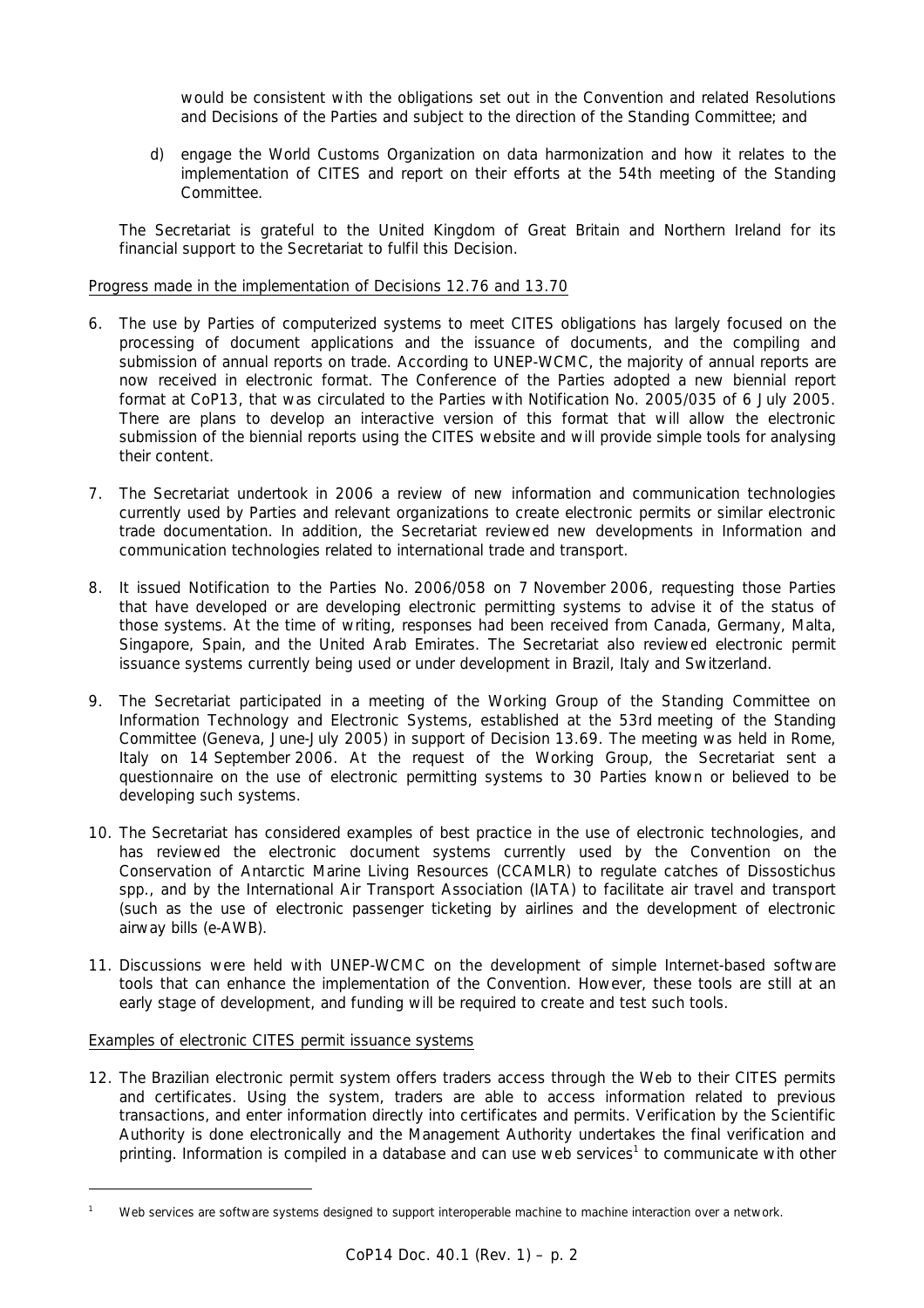electronic permitting systems. Future enhancements may include printing of permits and certificates in locations other than that of the Management Authority.

- 13. Canada has initiated the development of a CITES electronic permitting system, with the goal of replacing the existing paper-based procedure. In the first phase, scheduled for January 2007, the system will be deployed in the main CITES office. In the second phase, web access to the system will be extended to Canadian provincial and territorial representatives and other government departments. Eventually, the electronic permitting system will offer traders access to an online permit application.
- 14. Germany has developed an electronic application system for CITES permits and certificates where users are able to complete an electronic form which is then uploaded for processing. The German electronic system has been in operation since 2004 and currently processes approximately 15 % of all applications.
- 15. The electronic permit system developed and used by Italy has been in use for several years for processing applications and issuing permits and certificates. This system offers selected traders the ability to complete applications for CITES permits and certificates online. It is based on a stable and secure database platform able to handle a very large number of permits and certificates.
- 16. Singapore implemented an electronic application system for CITES permits and certificates on 1 March 2006. Applications are submitted through the use of a web-based form which is then processed by authorities online. Singapore is further developing the system to allow Management Authorities from any Party to verify permits and certificates issued by Singapore.
- 17. Spain plans to offer a public electronic application system in the future. Information on CITES permits and certificates resides in a database and is currently accessible by CITES Authorities and other government bodies that issue CITES documents.
- 18. The electronic permit system developed and used by Switzerland offers selected traders the ability to apply for permits and certificates online. The completed forms are converted by the Management Authority into PDF (Portable Document Format) for printing and subsequent processing. The Swiss system was designed with sufficient flexibility in that it may be adapted to communicate with other electronic permitting systems. This system enables the Management Authority to issue permits from one office, while the printed permit form can be obtained from designated offices throughout Switzerland.
- 19. Information on the reviewed electronic systems indicates that a number of Parties have automated the permit application and permit issuance process. Several Parties view this as a step towards automating other components of the electronic permit procedure in the move towards a fully electronic system. The Parties mentioned above have expressed their willingness to share their expertise and experience on electronic systems. The Management Authority of Switzerland is interested in testing the feasibility of exchanging and accessing data with and from other electronic permitting systems.

# CCAMLR Electronic Catch Documentation Scheme

l

20. Pursuant to CCAMLR's Conservation Measure  $10-05^2$ , which reflected concerns by its Parties that illegal, unreported and unregulated (IUU) fishing in the Convention Area was threatening populations of *Dissostichus* spp., the CCAMLR Commission<sup>3</sup> implemented a Catch Documentation Scheme (CDS) for these species. The CDS is designed to track the landings and trade flows of *Dissostichus* spp. caught in the Convention Area and, where possible, adjacent waters. The aim is to enable the Commission to identify the origin of specimens of these species. entering the markets of all Parties to the Scheme, and to help determine whether such specimens taken in the Convention Area are caught in a manner consistent with the Convention's conservation measures.

*<sup>2</sup> CCAMLR Conservation Measures Directory (http://www.ccamlr.org/pu/e/e\_pubs/cm/drt.htm).* 

*<sup>3</sup> The Convention establishes a Commission to manage the marine living resources of the area for which it is responsible.*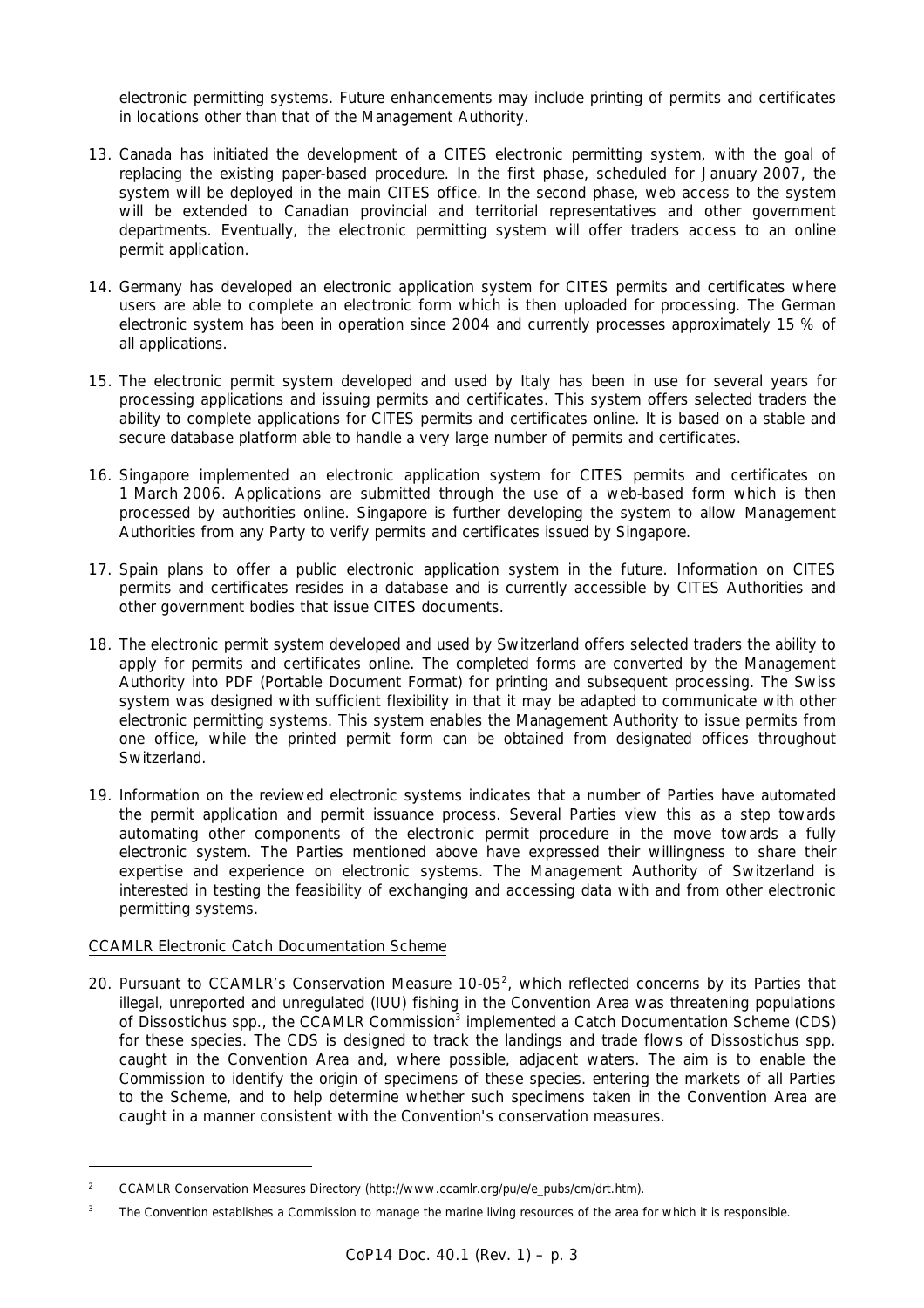- 21. During the intersessional period of 2003, the CCAMLR Secretariat implemented a trial Electronic Catch Documentation Scheme (E-CDS) in an effort to ensure that catch documents are handled in the most efficient and timely way. The success of the trial period of E-CDS was reflected in Resolution 21/XIII which urges "contracting Parties and non-contracting Parties cooperating in CDS, to adopt the E-CDS as a matter of priority". By December 2006, the majority of CCAMLR Parties were using E-CDS and all Parties had used it to some extent.
- 22. The E-CDS makes use of two documents: the *Dissostichus* catch document and the *Dissostichus* export/re-export document. These documents are issued by the flag or export State and sent either by fax or electronic mail to the fishing vessel or trading company, and completed forms are returned to the relevant government authority for authorization. If authorized, the information is entered in a central database hosted at the CCAMLR Secretariat in Hobart, Australia. Parties are able to access this information online and can generate summaries containing relevant and specific information as necessary. This information is considered confidential, and access is strictly restricted to contracting Parties.
- 23. The development of E-CDS is notable in that it was built using open web-based formats<sup>4</sup>, protocols<sup>5</sup> and standards<sup>6</sup>, offering users easy but secure access to needed documentation. Because of obligations related to submission of the CDS, all registered electronic documentation resides in a centralized database hosted at the CCAMLR Secretariat. The E-CDS makes use of electronic signatures and data encryption to ensure secure authorized access to and registration of required electronic documentation. CCAMLR has retained the traditional paper-based CDS in parallel to the development and implementation of the E-CDS, as not all of its Parties use the E-CDS.
- 24. The E-CDS offers security from fraudulent or unauthorized documents. Data encryption coupled with electronic signatures allow for immediate verification of documentation. Flag States are able to verify that the information in the catch documents is consistent with the data reports derived from an automated satellite-linked Vessel Monitoring System (VMS). The timeliness and efficiency in issuing and verifying *Dissostichus* Catch Documents offer Parties access to information on a real-time basis. This is a particularly important element given the need for rapid verification of landed or transhipped catches and timely approval of imports. The E-CDS data can be analysed for trends, and these analyses can assist Parties in the development of more effective conservation measures.
- 25. Given the success of the E-CDS, the CCAMLR Secretariat is planning several improvements to the system, including re-design of the E-CDS website to improve its interface and functions, and offering Parties the option of eliminating paper documents and moving exclusively to E-CDS. The CCAMLR Secretariat is also planning to strengthen links between the E-CDS and other CCAMLR monitoring databases in order to provide enhanced verification of E-CDS information. It provides an ongoing E-CDS training programme for Parties, particularly non-Contracting Parties which voluntarily cooperate with CCAMLR in the implementation of the CDS, and is looking to extend this training programme in the future. Initial scepticism of some Parties has largely evaporated, given the functionality, ease of use and security features of the E-CDS. The CCAMLR Secretariat is prepared to provide information on the application of the E-CDS to other interested organizations.

# Decision 12.76

l

26. The Secretariat believes that with sufficient financial and human resources, it is possible to create a centralized system that would allow for the establishment of a communication network through the CITES website to check the authenticity and veracity of permits and certificates issued and received by each of the Parties. Since the adoption of Decision 12.76, however, new information and communication technologies have gained wider acceptance and use, and offer Parties more choices with regard to the registration of their data. It is now possible for Parties to offer access to their data through a central web portal while hosting their data on local systems. The result would be an interoperable distributed network of data based on common information exchange formats, protocols

*<sup>4</sup> Format: The organization or layout of a document or object.* 

*<sup>5</sup> Protocols: A set of formal rules describing how to transmit data, especially across a network.* 

*<sup>6</sup> Standards: definitions or formats that have been approved by a recognized standards organization or are accepted as de facto standards by the industry.*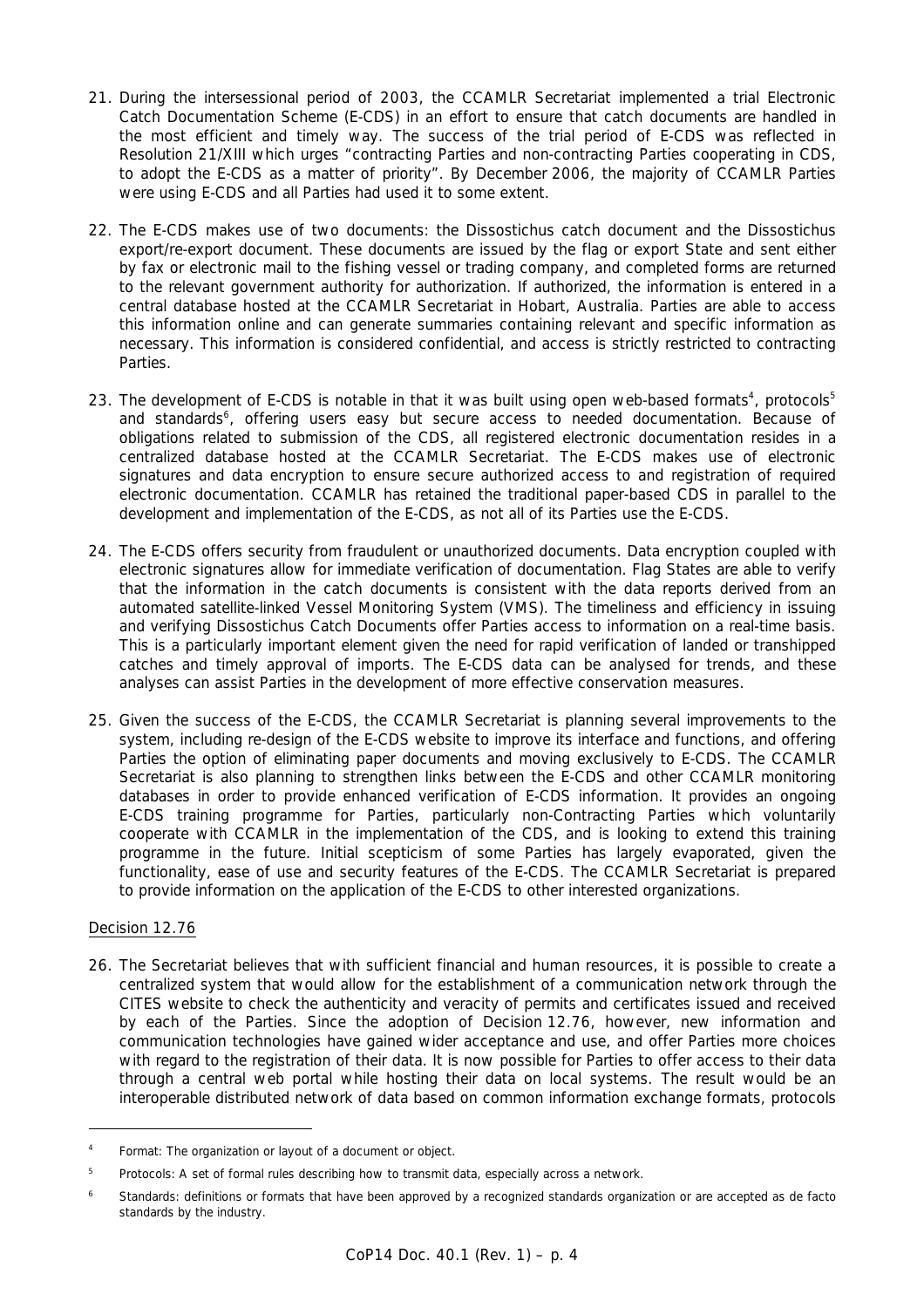and standards. Parties that prefer to submit and register their data on a centralized system could also do so. The benefits of such an information architecture is that it would encourage adoption of common formats, protocols and standards, offer Parties more choices in registering their data and facilitate harmonization with other relevant global initiatives.

Global initiatives and trends in the use of information and communication technologies to facilitate trade and transport

- 27. Several global trends have encouraged the development and use of information and communication technologies to facilitate international trade and transport. For example, approximately 80 % of exports (measured in value) from developing countries are manufactured goods<sup>7</sup>, and these countries are now able to take advantage of new patterns of trade such as the growth in e-commerce<sup>8</sup>. This is a sharp change from the situation as recently as 20 years ago when 20 % of exports from developing countries were manufactured goods and the use of e-commerce technologies was insignificant**.**
- 28. Other factors driving the use of information and communication technologies include the increased use of containerized transport, the need for greater security and economic growth.
- 29. As a result, there is growing recognition of the need to reduce the time, cost and effort associated with processing international trade transactions. For example, it is estimated that an average international trade transaction involves 27 to 30 different parties (seller, buyer, carrier, etc.) and at least 40 documents. Approximately 200 data elements are typically requested. Of these, approximately 15 % are re-keyed into a computer up to 30 times and 60 to 70 % re-keyed at least once<sup>9</sup>.
- 30. There are several efforts underway to simplify and standardize trade documentation:
	- a) The UN Layout Key (UNLK) was first adopted in 1963 and serves as a master layout design from which other trade documents can be derived. It organizes coded information (address, buyer, seller, documentation requirements for certain products, etc.) in a box format in fixed locations on a document. The UNLK can be used for creating international and national layout keys and standard forms used in electronic data processing applications;
	- b) The United Nations Electronic Data Interchange for Administration, Commerce and Transport (UN/EDIFACT) is approved as an ISO standard for the electronic interchange of structured trade data between and among computerized information systems. It comprises internationally agreed standards, directories and guidelines; and
	- c) The United Nations electronic Trade Documents (UNeDocs) use the latest Internet technologies and standards to combine existing trade document standards for paper with data modelling techniques, electronic tools and eXtensible Markup Language (XML)<sup>10</sup>. In this manner, trade documents are defined through data definitions, applicable standards and best trading practices. UNeDocs combine paper and electronic options since some governments and traders are likely to rely on paper trade documentation for some time to come. Users benefit from improved data security, signature authentication, access to secured information and the exchange of advance information of trade data for security or goods clearing purposes.
- 31. Compliance with international security requirements is becoming increasingly dependent on the ability to implement information and communication technology-based solutions. One recent

 $\overline{a}$ 

*<sup>7</sup> AD Transport newletter, no. 28, 2005, p. 8. (UNCTAD/SDTE/TLB/MISC/2005/3) (http://www.unctad.org/en/docs/sdtetlbmisc20053\_en.pdf)* 

*<sup>8</sup> E-commerce (electronic commerce or EC) is the buying and selling of goods and services over the Internet, especially through the World Wide Web (WWW). E-commerce and a newer term, e-business, are often used interchangeably.* 

*<sup>9</sup> Trade Facilitation and Customs cooperation: Implementation strategy for data exchange between Customs administrations. Asian Development Bank, project number 36027. (http://www.adb.org/Documents/Reports/Consultant/36027-REG-TACR.pdf)* 

*<sup>10</sup> eXtensible Markup Language (XML): designates a universal commonly data format for publishing and exchanging structured documents over the Internet.*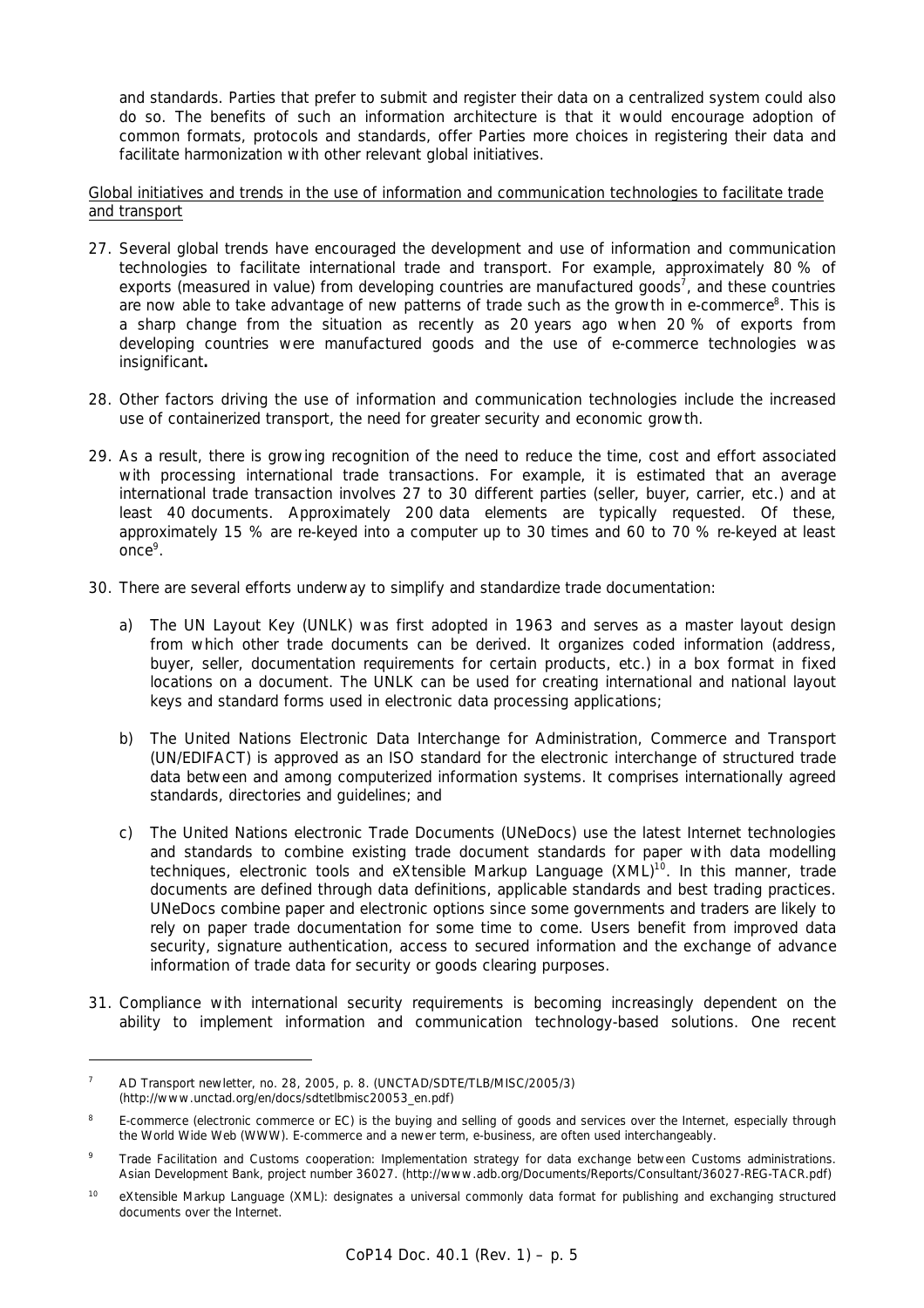development in integrating the use of such technology in international trade is the World Customs Organization (WCO) Framework of Standards to Secure and Facilitate Global Trade (SAFE Framework). The SAFE Framework aims to:

 *establish standards that provide supply chain security and facilitation at a global level to promote certainty and predictability; enable integrated supply chain management for all modes of transport; enhance the role, functions and capabilities of Customs to meet the challenges and opportunities of the* 21st century*; strengthen cooperation between Customs administrations to improve their capability to detect high-risk consignments; strengthen Customs/Business cooperation; and, promote the seamless movement of goods through secure international trade*  supply chains<sup>11</sup>.

- 32. The SAFE Framework is based on principles contained in the Revised Kyoto Convention (International Convention on the Simplification and Harmonization of Customs Procedures (as amended)), including: risk management based on advance electronic information, use of modern technology, including e-commerce technologies, and a partnership with industry. This in turn requires use of computerized Customs systems, both at the export and import stages, as well as the use of information and communication technologies by traders for the electronic submission of data for Customs clearance purposes. The WCO, in its *Guidelines for the development of new or enhanced Customs information and communication technology systems*, suggests that Customs administrations should further ensure that their respective IT systems are interoperable and based on open standards.
- 33. These recommendations are exemplified through the WCO Data Model which establishes a standard, international, harmonized data set that will meet government requirements for international crossborder trade and is geared exclusively to the requirements of an automated environment. Initiatives such as the SAFE Framework and the WCO Data Model attempt to simplify, harmonize and standardize international trade and transport procedures to achieve greater efficiency in international trade transactions. They are collaborative efforts between governments and trade to provide an effective framework for the facilitation of international trade.
- 34. The overall challenge in using information and communication technologies to facilitate trade relates to the ability of electronic documents to replicate effectively the relevant functions of traditional paper documents in a secure electronic environment while ensuring that the use of electronic records or data messages has the same legal recognition as the use of paper documents. This entails some harmonization of laws and regulations concerning the use of e-commerce and use of new technologies such as electronic signatures.
- 35. There are several new developments and information and communication technologies available to deal with the above challenge. Several international agreements offer a basis for global harmonization of laws and regulations concerning the use of e-commerce. Among these is the UNCITRAL Model Law on Electronic Commerce<sup>12</sup> which is intended to facilitate the use of modern means of communications and storage of information. It is based on the establishment of a functional equivalent in electronic media for paper-based concepts such as writing, signature and original. By providing standards by which the legal value of electronic messages can be assessed, the Model Law plays a significant role in enhancing the use of paperless communication. It also contains rules for electronic commerce in specific areas, such as carriage of goods.
- 36. The UNCITRAL Model Law on Electronic Signatures<sup>13</sup> aims at bringing additional legal certainty to the use of electronic signatures. It establishes criteria of technical reliability for the equivalence between electronic and hand-written signatures.

l

*<sup>11</sup> World Customs Organization. (2005). Framework of Standards to Secure and Facilitate Global Trade. (http://www.wcoomd.org/ie/EN/Press/Cadre%20de%20normes%20GB\_Version%20Juin%202005.pdf)* 

*<sup>12</sup> UNCITRAL Model Law on Electronic Commerce. (http://www.uncitral.org/uncitral/en/uncitral\_texts/electronic\_commerce/1996Model.html)* 

*<sup>13</sup> UNCITRAL Model Law on Electronic Signatures. (http://www.uncitral.org/uncitral/en/uncitral\_texts/electronic\_commerce/2001Model\_signatures.html)*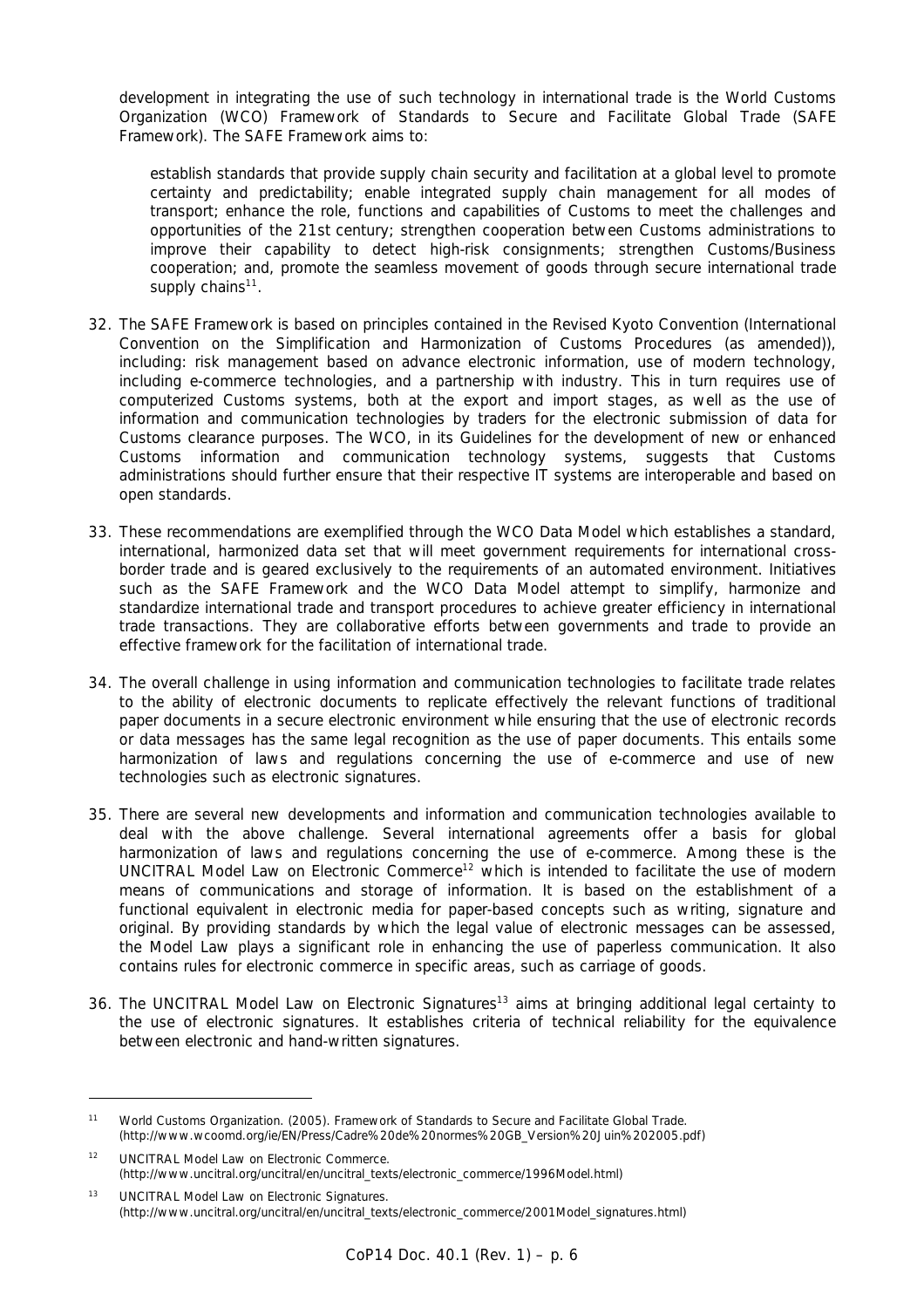37. A recent United Nations forum on trade facilitation concluded that:

 *… for governments paperless trade is an important instrument to increase security, development and revenues from international trade. It increases the security of trade operations by providing electronic data, which are more structured, more reliable and easier to process and use for target consignment, such as automated risk analysis. Administrative costs are lower and less revenue is lost through fraud and non-compliance. Paperless trade allows governments to reduce delays and costs at the border, and increase their services for trade. It is a driver for the modernization of administrations and promotes the adoption of eBusiness in the national economy.14*

- 38. Adherence to standardized and electronic trade documentation and use of information and communication technologies yield many tangible benefits, including fewer documents and forms that are easier to complete; reduced time, money and human resources leading to lower total transaction costs; harmonized data elements which facilitates document transmission between and among countries; easy reproduction and fewer mistakes when data are entered only once; and improved administrative controls and improved security.
- 39. These developments have led to a new initiative called the Single Window Concept. The Single Window may be described as "a system that allows traders to lodge information with a single body to fulfil all import or export related regulatory requirements<sup>15</sup>". In other words, the Single Window environment provides one entrance, either physical or electronic, for the submission or handling of all data and documents related to the release and clearance of an international transaction. This entrance is ideally managed by one agency, which informs the appropriate agencies and/or directs combined controls.
- 40. While the implementation of a Single Window does not necessarily imply the implementation and use of new information and communication technologies, countries may enjoy fuller benefits of a Single Window by using such technologies and internationally accepted dataset standards.

### Use of computerized systems to meet obligations under CITES

l

- 41. Articles of the Convention and most Resolutions related to permits and certificates are consistent with the use of computerized systems. Use of computerized systems can accommodate obligations under Articles III-IV, VI, VIII-X and Resolutions Conf. 9.5 (Rev. CoP13), Conf. 9.7 (Rev. CoP13), Conf. 10.15 (Rev. CoP12), Conf. 10.16 (Rev.), Conf. 10.20, Conf. 11.12, Conf. 11.15(Rev. CoP12) and Conf. 13.6.
- 42. Resolution Conf. 12.3 (Rev. CoP13) offers guidance concerning the standardization of permits and certificates. As it is based on traditional paper documents, it does not take into account the possibility of paperless transactions or electronic signatures and other electronic security measures. The Resolution refers to applicant signatures, the signature and the stamp or seal of the issuing authority, forms printed on security paper, and the use of security stamps.
- 43. The use of common information exchange formats, protocols and standards in electronic permitting systems enables Parties to exchange data and information in an efficient and timely manner, and permits linkages to other relevant information systems (such as the WCO Single Window). Cooperation among Parties is needed to ensure that electronic permitting systems are developed and implemented according to commonly agreed information exchange formats, protocols and standards.
- 44. Information and communication technologies have achieved sufficient stability and security to offer Parties viable alternatives to the traditional paper and handwritten signature procedures for permits now in effect. Several Parties have progressed significantly in automating electronic permit issuance and have taken note of developments related to information exchange formats, protocols and

*<sup>14</sup> United Nations Centre for Trade Facilitation and Electronic Business. (2005). A Roadmap towards Paperless Trade: 3rd Executive Forum on Trade Facilitation, Paperless Trade in International Supply Chains, Enhancing Efficiency and Security, 20- 21 June 2005. (http://www.unece.org/forums/forum05/presentations/Roadmap\_Final.doc)* 

*<sup>15</sup> United Nations Economic Commission for Europe. (2003). The Single Window Concept.(ECE/Trade/324) (http://unpan1.un.org/intradoc/groups/public/documents/UNECE/UNPAN019892.pdf)*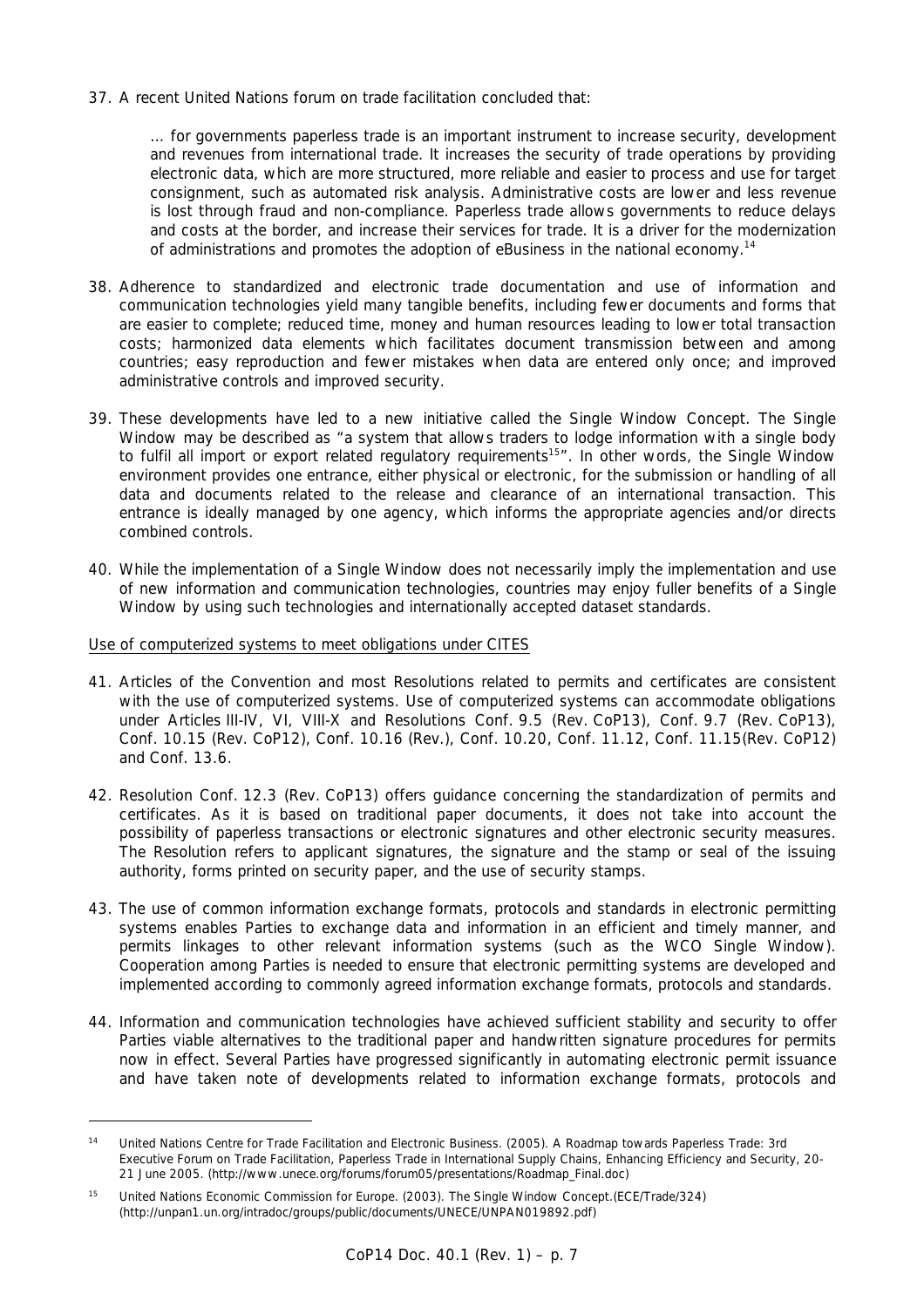standards. Some Parties, in discussions with the Secretariat, stated that they could begin to make their data on permits available to other Parties as appropriate. They recognized a need for greater cooperation in the implementation and use of information exchange formats, protocols and standards, and that guidance in this topic would be useful.

- 45. There are similarities among the systems being developed and implemented by Parties in that specific components such as the application process are developed before other components; there is strong interest in moving towards a fully automated system; there is recognition of the need for a paperbased system to exist in parallel to an electronic system, at least for the near future; and while similar in approach and application, these systems have been mostly developed independently of one another and are not interoperable, i.e. they are not necessarily able to exchange and use information with similar systems. This latter point highlights the need for effective collaboration and sharing of expertise for the enhancement and future development of electronic permitting systems, in particular in the areas of information exchange formats, protocols and standards.
- 46. The electronic automation of the permit and certificate procedure will require a revision of Resolution Conf. 12.3 (Rev. CoP13) to accommodate electronic signatures and other security measures. Such changes should be proposed after a review of how electronic signatures and other electronic security measures are applied in electronic trade transactions.